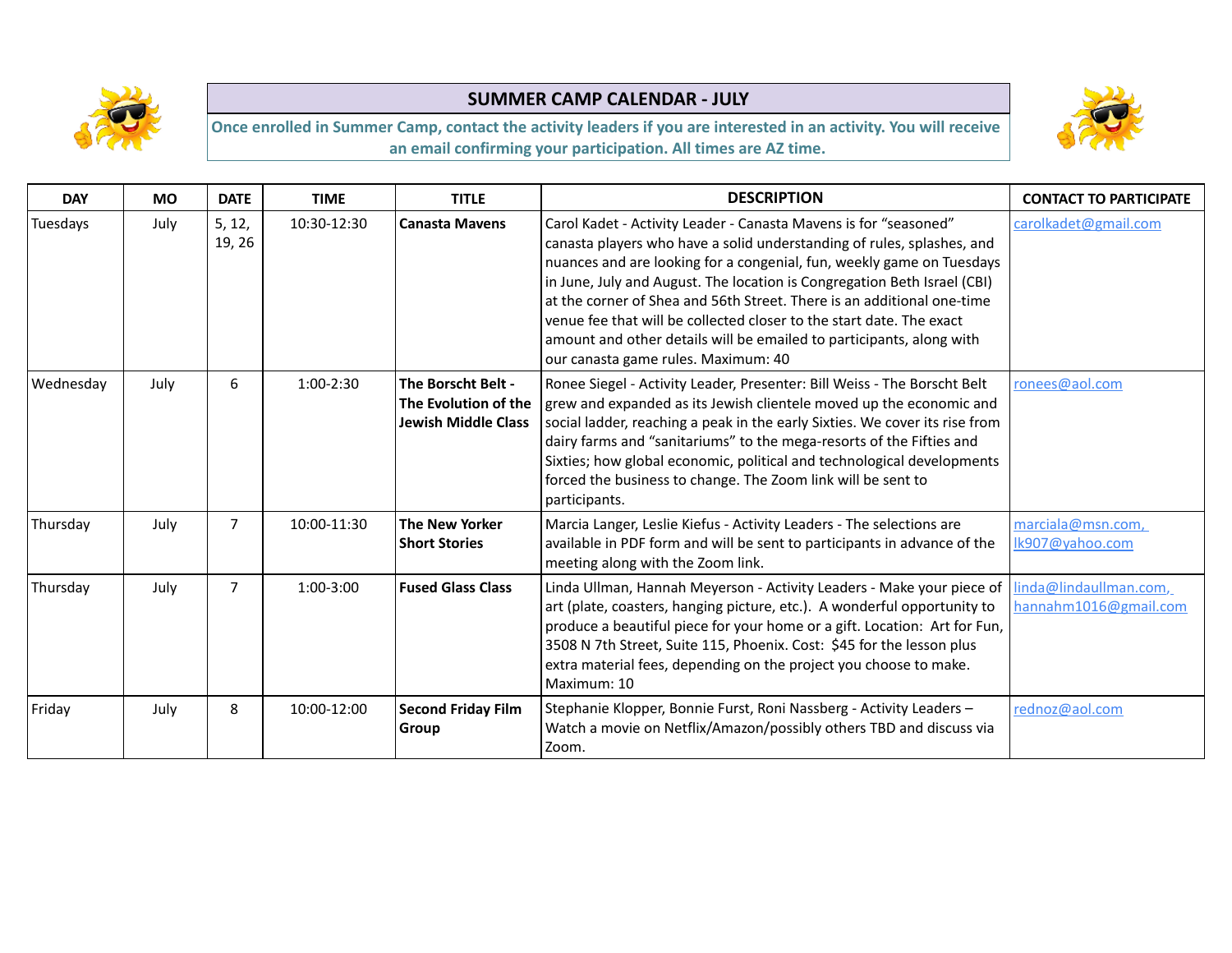



| <b>DAY</b> | <b>MO</b> | <b>DATE</b> | <b>TIME</b> | <b>TITLE</b>                                                                            | <b>DESCRIPTION</b>                                                                                                                                                                                                                                                                                                                                                                              | <b>CONTACT TO PARTICIPATE</b>               |
|------------|-----------|-------------|-------------|-----------------------------------------------------------------------------------------|-------------------------------------------------------------------------------------------------------------------------------------------------------------------------------------------------------------------------------------------------------------------------------------------------------------------------------------------------------------------------------------------------|---------------------------------------------|
| Sunday     | July      | 10          | 11:00-2:00  | <b>Brunch Around</b><br>Town                                                            | Marcia Langer - Activity Leader - Good friends, light fare, and fabulous<br>conversations. Brunch at a well-reviewed & interesting restaurant.<br>Seating will be in small groupings. RSVP to the activity leader is<br>required. Confirmed participants will be notified of the location. Actual<br>times subject to restaurant availability. Maximum: 12; waiting list will<br>be maintained. | marciala@msn.com                            |
| Monday     | July      | 11          | 10:00-11:30 | The 4 Schools of<br><b>Psychology and Why</b><br>it is Important to<br><b>Know Them</b> | Ronee Siegel - Activity Leader, Presenter: Larry Waldman, Ph.D., ABPP -<br>Each school views problems and treatment differently. Many of us<br>unknowingly see the world through one of these perspectives. If you<br>or a family member sought counseling, which approach would be best?<br>The Zoom link will be sent to all participants.                                                    | ronees@aol.com                              |
| Wednesday  | July      | 13          | 2:00-4:00   | <b>Stitchery Group</b>                                                                  | Helen Greenberg - Activity Leader - Participants will bring their own<br>needlepoint projects to work on. We will discuss needlepoint<br>techniques and share local equipment resources. We will meet at a<br>Paradise Valley location. Maximum: 12                                                                                                                                             | hln.greenberg@gmail.com                     |
| Thursday   | July      | 14          | 1:00-3:00   | <b>No Bake Desserts</b>                                                                 | Lori Roth, Joan Davis - Activity Leaders - Did you know Stressed is<br>Desserts spelled backwards? That means we are entitled to a fantastic<br>dessert! Participate in the No Bake delectable luscious yummy treats<br>and enhance your summer with homemade heavenly goods. It may be<br>a snack, second course or last course. Join us on Zoom for the sweet<br>course.                      | lori.rothaz@gmail.com,<br>davis6j@gmail.com |
| Friday     | July      | 15          | 10:00-12:00 | Intermediate<br><b>Recreational Bridge</b>                                              | Nan Waldman - Activity Leader - Are you an intermediate bridge player<br>searching for a friendly game among fellow Brandeis members? If so,<br>this group is for you. We will play using the Trickster app. Games will<br>have facilitated coordination by the activity leader, an experienced on-<br>line player. Minimum: 4. Maximum: 16                                                     | nanlarry46@gmail.com                        |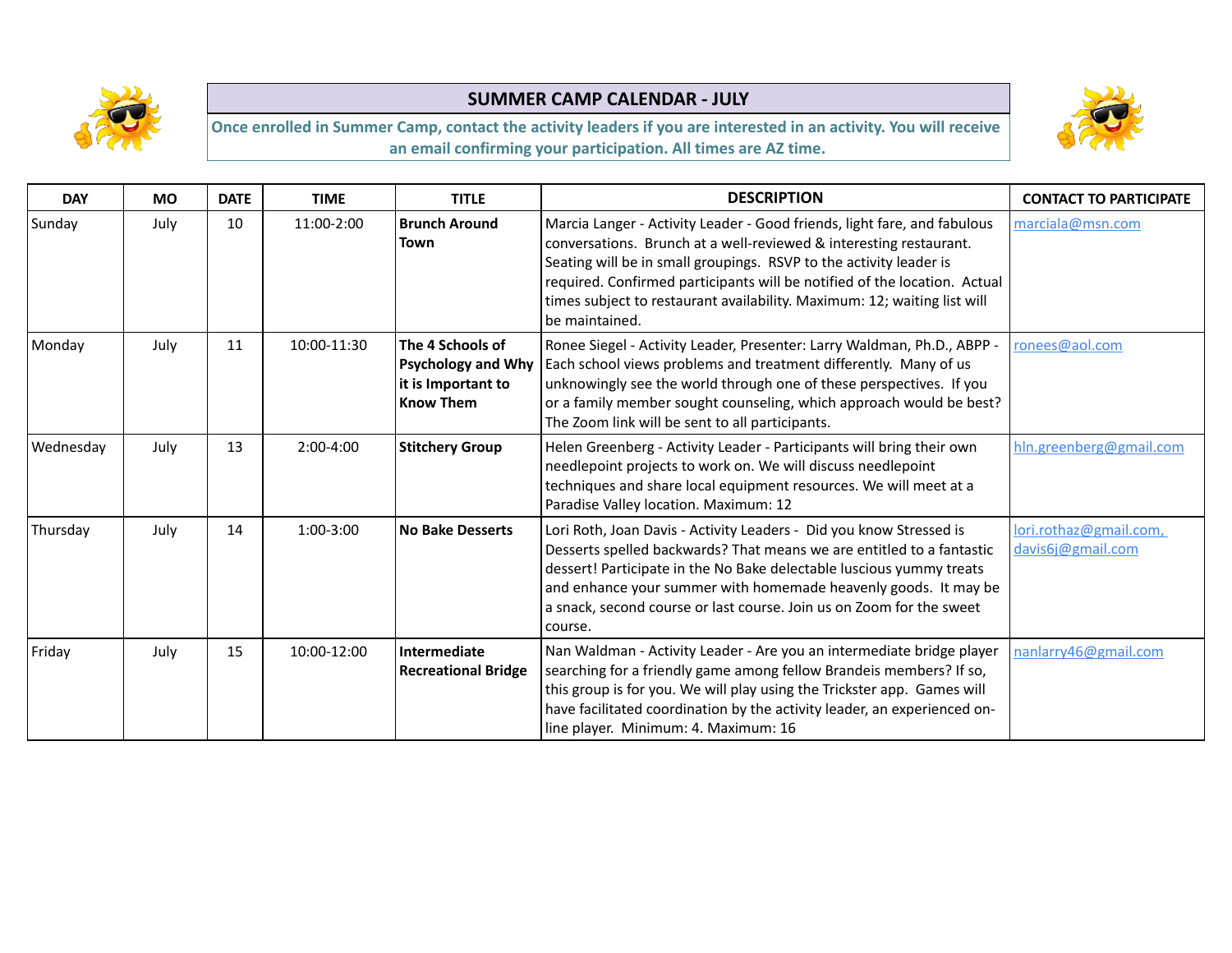



| <b>DAY</b> | <b>MO</b> | <b>DATE</b> | <b>TIME</b> | <b>TITLE</b>                                 | <b>DESCRIPTION</b>                                                                                                                                                                                                                                                                                                                                                                                                                                                                                                                                                                                                                                                                                                                                              | <b>CONTACT TO PARTICIPATE</b> |
|------------|-----------|-------------|-------------|----------------------------------------------|-----------------------------------------------------------------------------------------------------------------------------------------------------------------------------------------------------------------------------------------------------------------------------------------------------------------------------------------------------------------------------------------------------------------------------------------------------------------------------------------------------------------------------------------------------------------------------------------------------------------------------------------------------------------------------------------------------------------------------------------------------------------|-------------------------------|
| Monday     | July      | 18          | 10:00-11:30 | Introduction to<br><b>Loom Knitting</b>      | Joyce Steinberg - Activity Leader - We will meet twice in-person during<br>the summer for a one-hour session each time. In the first session you<br>will learn how to begin a knitted hat using the basic knit stitch and how<br>to add a brim. In the second session you will learn a cast-off technique<br>to remove it from the loom and finish the hat with a pom pom. If, after<br>these introductory sessions, you find this craft interesting and fun, you<br>can register for the Intermediate Loom Knitting study group offered in<br>the fall. You will need a 36-peg circle loom, available online or at<br>Michael's, and a skein of #5 yarn. This summer camp is limited to 8<br>people. Please do not sign up if you cannot attend both sessions. | joyces12003@gmail.com         |
| Monday     | July      | 18          | 10:00-12-00 | <b>Packing Lite</b>                          | Ruth Lerner - Activity Leader - Join Ruth for a demonstration on how<br>to pack for a long trip using a carry-on suitcase. The location details will<br>be sent to participants in advance. Maximum: 15                                                                                                                                                                                                                                                                                                                                                                                                                                                                                                                                                         | ruth.bncphx@gmail.com         |
| Tuesday    | July      | 19          | 10:00-12:00 | <b>Tuesday Morning</b><br><b>Movie Group</b> | Sheila Landau, Harriet Schwartz - Activity Leaders - Sheila and Harriet<br>will select a thought-provoking Netflix or Amazon Prime movie for you<br>to watch and will lead a discussion via Zoom. This is a continuing group<br>which has proven to encourage lively discussions and some<br>enlightenment for the participants.                                                                                                                                                                                                                                                                                                                                                                                                                                | harriet0715@gmail.com         |
| Wednesday  | July      | 20          | 2:00-3:00   | <b>Sugar Bowl Ice</b><br><b>Cream Party</b>  | Beth Messer, Sara Leopold, Gail Tenn - Activity Leaders - Join us for two<br>fun afternoons of ice cream and socializing at the Sugar Bowl (4005 N<br>Scottsdale Road in Old Town.) Sign up for one or both. Maximum: 30                                                                                                                                                                                                                                                                                                                                                                                                                                                                                                                                        | gdtenn@hotmail.com            |
| Wednesday  | July      | 20          | $2:00-3:30$ | <b>Hear From the</b><br><b>Author</b>        | Jan Lebovitz - Activity Leader - "The Fox Hunt, by Mohammed El<br>Samawi". We are joining the Brandeis San Dieguito chapter for a rare<br>opportunity to hear the author discuss his memoir of anti-Semitism in<br>Yemen and his odyssey to America. El Samawi is a Yemen National and<br>interfaith activist. Antisemitism has always had a strong presence in<br>Yemen but the Houthis have taken it to a new level. It will enhance<br>your experience if the book is read prior to the discussion. A zoom link<br>will be sent to all registrants a few days before the session.                                                                                                                                                                            | janice.lebovitz@gmail.com     |